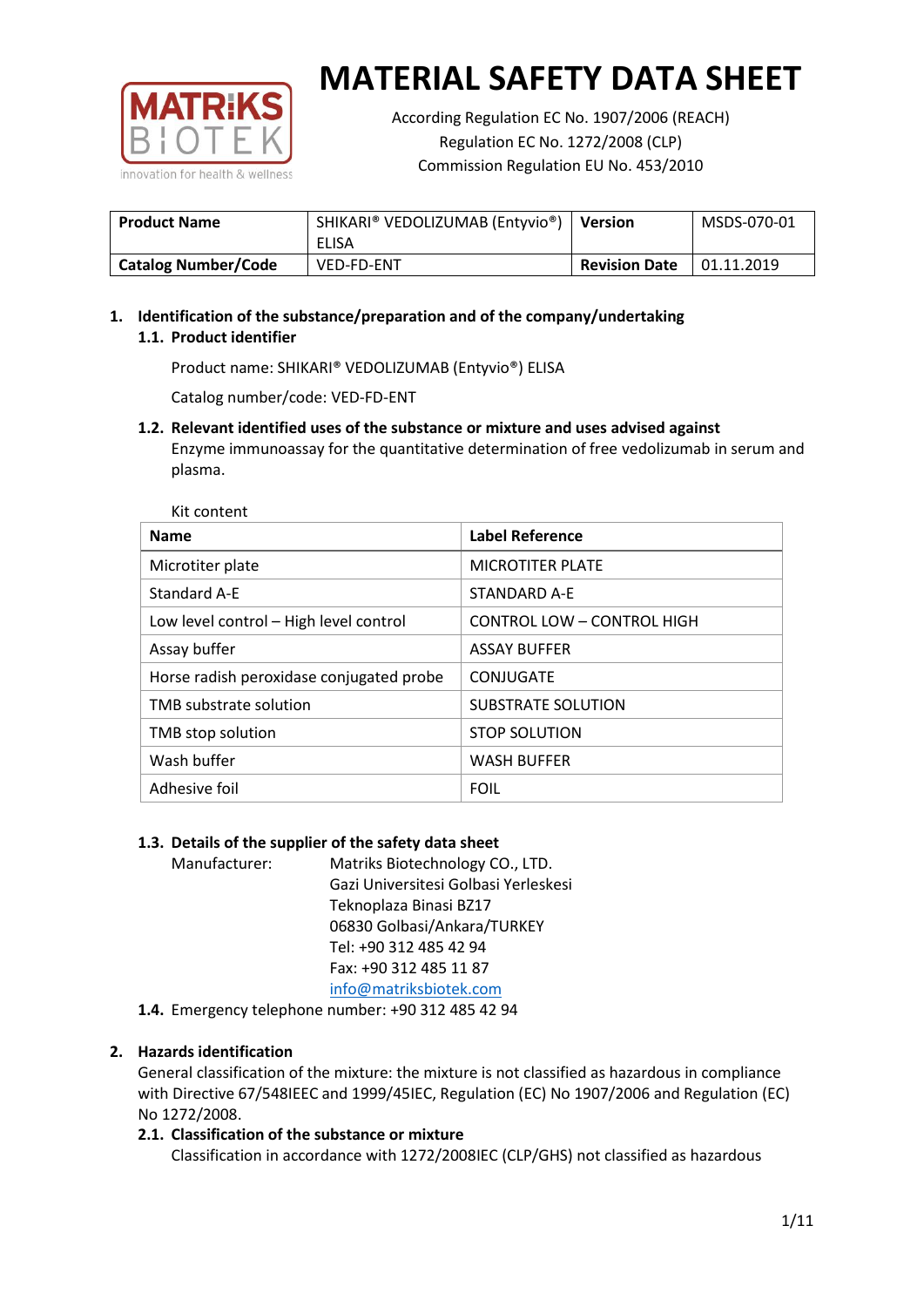

According Regulation EC No. 1907/2006 (REACH) Regulation EC No. 1272/2008 (CLP) Commission Regulation EU No. 453/2010

| <b>Product Name</b>        | SHIKARI® VEDOLIZUMAB (Entyvio®)<br>ELISA | <b>Version</b>       | MSDS-070-01 |
|----------------------------|------------------------------------------|----------------------|-------------|
| <b>Catalog Number/Code</b> | <b>VED-FD-ENT</b>                        | <b>Revision Date</b> | 01.11.2019  |

Classification in accordance with 67/548IEEC and 1999/45IEC (DPD) not classified as hazardous

## **2.2. Label elements**

This product is not under labelling according to Regulation (EC) n. 1272/2008

## **2.3. Other hazards**

Results of PBT and vPvB assessment: The substances in the mixture do not meet the PBT/vPvB criteria according to REACH (content <0,1% w/w), annex XIII; the substances in the mixture are not included in the Candidate List of SVHC.

**Note:** This product is intended for laboratory use by professional uses only. Use appropriate personal protective equipment while working with the reagents provided.

## **3. Composition/information on ingredients**

#### **3.1. Substances**

| <b>Stop Solution</b>                                                                                 |                                                                                                                               |
|------------------------------------------------------------------------------------------------------|-------------------------------------------------------------------------------------------------------------------------------|
| Ingredient                                                                                           | Hydrochloric Acid (HCL) Index No. 017-002-01-X                                                                                |
| CAS No (EC No)                                                                                       | 7647-01-0(231-595-7)                                                                                                          |
| Containing Conc. (%)                                                                                 | <5,0* (Dilution is not classified as hazardous<br>according to the European Regulation<br>67/548/EEC and 1272/2008/EC)        |
| Classification according to regulation (EC) No 1272/2008 (CLP) (related to the concentrated<br>form) |                                                                                                                               |
| Hazard Class and Category Codes(s)                                                                   | Skin Corr. 1B STOT SE 3                                                                                                       |
| Hazard Statement Code(s)                                                                             | H314, H335                                                                                                                    |
| Pictogram, Signal Word Code(s)                                                                       | GHS05, GHS07, Dgr                                                                                                             |
| Specific Conc. Limits, M-factors                                                                     | Skin Corr. 1B; H314: C≥25%<br>Skin Irrit. 2; H315: 10% ≤ C < 25 %<br>Eye Irrit. 2, H319: 10%≤C<25 %<br>STOT SE 3; H355: C≥10% |
| Directive 67/548/EEC                                                                                 | C; R34-37: C≥25%<br>Xi; R36/37/38: 10%≤C<25%                                                                                  |

#### **3.2. Mixtures**

| <b>Standards, Controls, Assay Buffer</b> |                                     |
|------------------------------------------|-------------------------------------|
| Ingredient                               | Sodium Azide Index no. 011-004-00-7 |
| CAS No (EC No)                           | 26628-22-8 (247-852-1)              |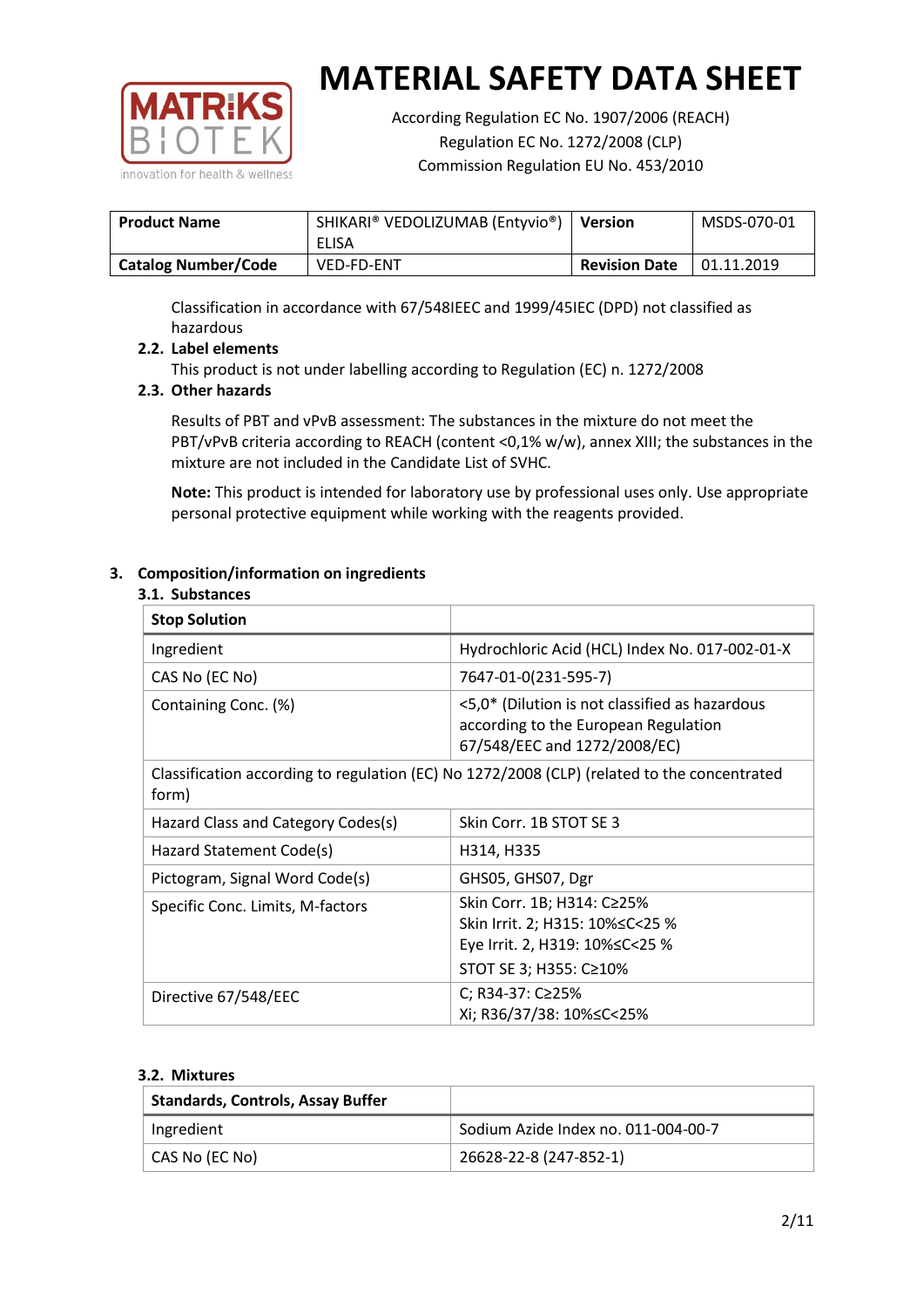

According Regulation EC No. 1907/2006 (REACH) Regulation EC No. 1272/2008 (CLP) Commission Regulation EU No. 453/2010

| <b>Product Name</b>        | SHIKARI® VEDOLIZUMAB (Entyvio®)<br>ELISA | <b>Version</b>       | MSDS-070-01 |
|----------------------------|------------------------------------------|----------------------|-------------|
| <b>Catalog Number/Code</b> | <b>VED-FD-ENT</b>                        | <b>Revision Date</b> | 01.11.2019  |

| Containing Conc. (%)                                                                                 | <0,001 % (Dilution is not classified as hazardous<br>according to the European Regulation<br>67/548/EEC and 1272/2008/EC) |  |
|------------------------------------------------------------------------------------------------------|---------------------------------------------------------------------------------------------------------------------------|--|
| Classification according to regulation (EC) No 1272/2008 (CLP) (related to the concentrated<br>form) |                                                                                                                           |  |
| Hazard Class and Category Codes(s)                                                                   | Acute Tox. 2 (oral)                                                                                                       |  |
|                                                                                                      | Acute Tox. 1 (dermal)                                                                                                     |  |
|                                                                                                      | STOT RE 2                                                                                                                 |  |
|                                                                                                      | Acute Aquatic 1                                                                                                           |  |
|                                                                                                      | <b>Aquatic Chronic 1</b>                                                                                                  |  |
| Hazard Statement Code(s)                                                                             | H300, H310, H373, H400, H410                                                                                              |  |
| Pictogram, Signal Word Code(s)                                                                       | GHS06, GHS08, GHS09                                                                                                       |  |
| Specific Conc. Limits, M-factors                                                                     | M-Factor-Aquatic Acute:1                                                                                                  |  |
| Directive 67/548/EEC                                                                                 | R23/24/25-36/37/38-50/53                                                                                                  |  |

| Conjugate                          |                                                                                                                                                  |
|------------------------------------|--------------------------------------------------------------------------------------------------------------------------------------------------|
| Ingredient                         | Proclin 150 Index no. 613-167-00-5                                                                                                               |
|                                    | Proclin 150 is a mixture of substances of the<br>components, 5-Chloro-2-methyl-4-isothiazolin-3-<br>one and 2-Methyl-2H -isothiazol-3-one (3:1). |
| CAS No (EC No)                     | 55965-84-9                                                                                                                                       |
| Containing Conc. (%)               | <0,0015% (Dilution is not classified as hazardous<br>according to the European Regulation<br>67/548/EEC and 1272/2008/EC)                        |
| form)                              | Classification according to regulation (EC) No 1272/2008 (CLP) (related to the concentrated                                                      |
| Hazard Class and Category Codes(s) | Acute Tox. 3<br>Skin Corr. 1B<br>Skin Sens. 1<br>Acute Aquatic 1<br><b>Aquatic Chronic 1</b>                                                     |
| Hazard Statement Code(s)           | H301, H311, H314, H317, H331, H400, H410                                                                                                         |
| Pictogram, Signal Word Code(s)     | GHS05, GHS07, GHS09                                                                                                                              |
| Specific Conc. Limits, M-factors   | ≥0,6%: Skin Corr. 1B, H314<br>0,06 - < 0,6%: Skin Irrit. 2, H315<br>0,06 - < 0,6 %: Eye Irrit. 2, H319                                           |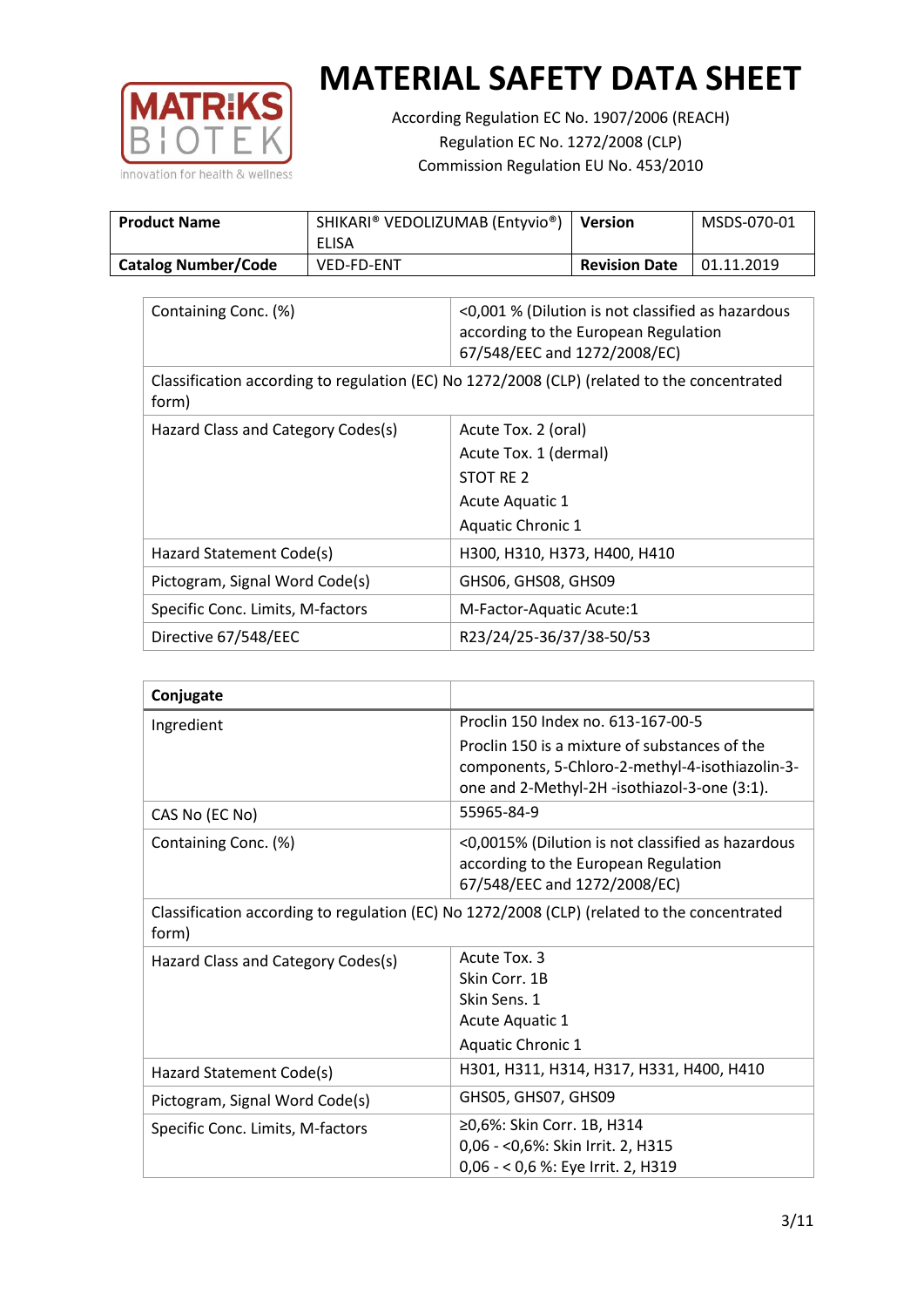

According Regulation EC No. 1907/2006 (REACH) Regulation EC No. 1272/2008 (CLP) Commission Regulation EU No. 453/2010

| <b>Product Name</b>        | SHIKARI® VEDOLIZUMAB (Entyvio®)<br>ELISA | <b>Version</b>       | MSDS-070-01 |
|----------------------------|------------------------------------------|----------------------|-------------|
| <b>Catalog Number/Code</b> | <b>VED-FD-ENT</b>                        | <b>Revision Date</b> | 01.11.2019  |

|                      | ≥0,0015 %: Skin Sens. 1, H317                |
|----------------------|----------------------------------------------|
|                      | M-Factor - Aquatic Acute: 10                 |
| Directive 67/548/EEC | T; N R:23/24/25-34-35-50/53                  |
|                      | $\frac{1}{2}$ S: (2-)26-28-36/37/39-45-60-61 |

#### **4. First-aid measures**

## **4.1. Description of first aid measures**

General advice: No special measures required. Consult physician in case of complaints. If inhaled: Supply fresh air.

In case of skin contact: Immediately flush skin with plenty of water. Cold water may be used. Remove contaminated clothing and shoes.

In case of eye contact: Check for and remove any contact lenses. Immediately flush eyes with plenty of water for at least 15 minutes. Cold water may be used. If swallowed: Rinse mouth with plenty of water

## **4.2. Most important symptoms and effects, both accurate and delayed**

There are no hazards under normal use conditions. Direct contact with eyes may cause slight and temporary irritation. Swallowing of larger amounts may lead to stomachache, vomiting or diarrhea.

## **4.3. Indication of any immediate medical attention and special treatment needed** No specific therapy known. Use supportive and symptomatic treatment.

## **5. Fire-fighting measures**

## **5.1. Extinguishing media**

Suitable extinguishing media: Water spray, alcohol resistant foam, dry-powder, carbon dioxide

Unsuitable extinguishing media: Direct water stream

- **5.2. Special hazards arising from the substance mixture** To the best of our knowledge, no special hazards can be defined
- **5.3. Advice for fire-fighters** No data available.

## **6. Accidental release measures**

- **6.1. Personal precautions, protective equipment and emergency procedures** Wear appropriate protective gloves and clothes.
- **6.2. Environmental precautions**

Dilute with plenty of water. Do not allow to enter sewers/surface or ground water.

#### **6.3. Methods and materials for containment and cleaning up**

Absorb with liquid-binding material (sand, diatomite, acid binders, universal binders, sawdust).

**6.4. Reference to other sections**

For personal protection see section 8.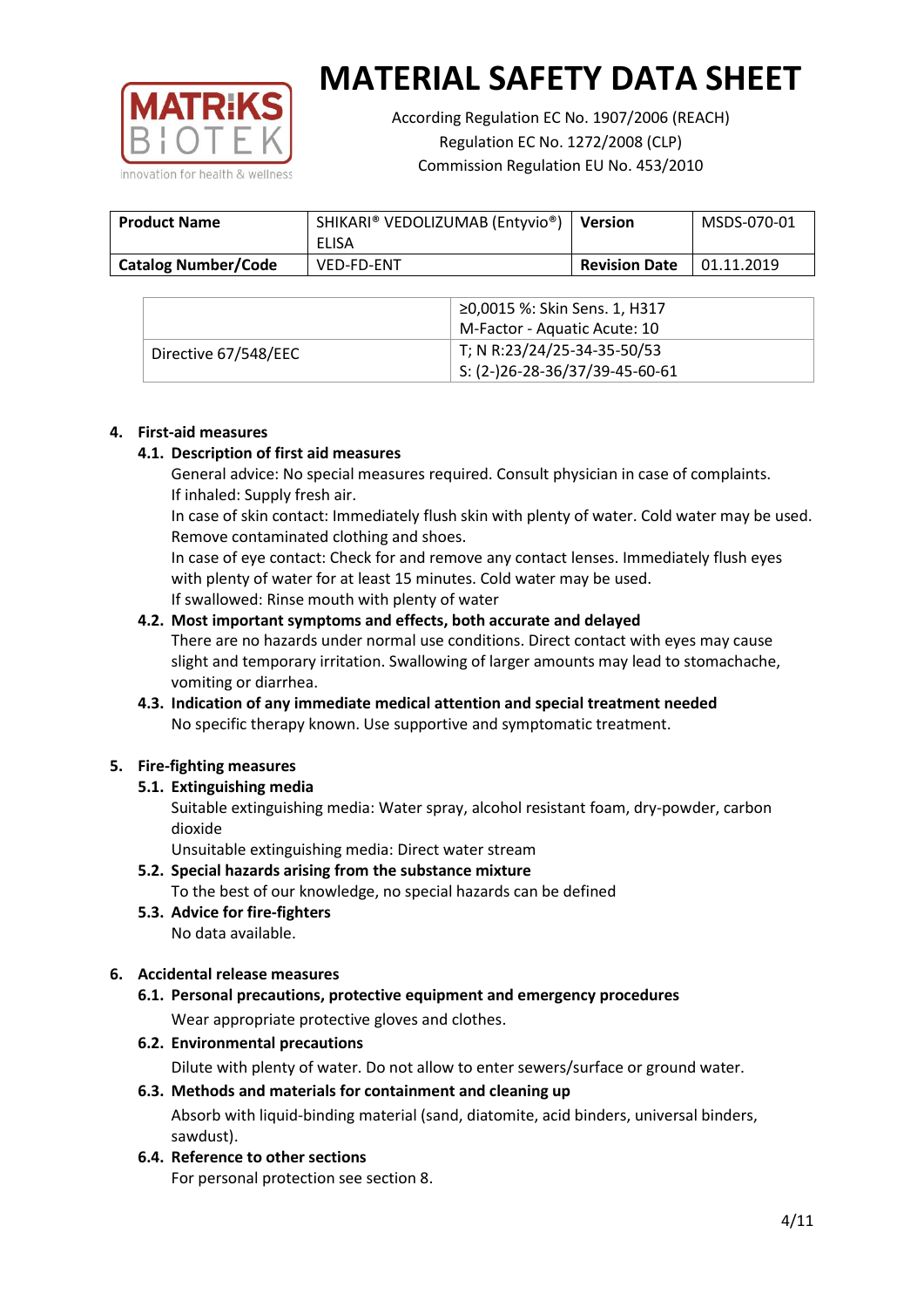

According Regulation EC No. 1907/2006 (REACH) Regulation EC No. 1272/2008 (CLP) Commission Regulation EU No. 453/2010

| <b>Product Name</b>        | SHIKARI® VEDOLIZUMAB (Entyvio®)<br>ELISA | <b>Version</b>       | MSDS-070-01 |
|----------------------------|------------------------------------------|----------------------|-------------|
| <b>Catalog Number/Code</b> | <b>VED-FD-ENT</b>                        | <b>Revision Date</b> | 01.11.2019  |

For disposal see section 13.

## **7. Handling and storage**

## **7.1. Precautions for safe handling**

Use all reagents in accordance with the relevant package insert provided with the product. Do not smoke, eat, drink or apply cosmetics in areas where kit reagents are handled. Wear disposable latex gloves when handling reagents.

Never pipet by mouth and avoid contact of reagents and specimens with skin and mucous membranes.

Handling should be done in accordance with the procedures defined by an appropriate national biohazard safety guideline or regulation.

Use all reagents in accordance with the relevant package insert provided with the product.

## **7.2. Conditions for safe storage, including any incompatibilities**

Store in tightly closed original packages or appropriately labeled alternate vessels. Store in dry, bunded areas. Keep away from direct sunlight and heat sources. Recommended storage temperature: 10-30°C (shipment), 2-8°C (long term storage). Protect from freezing. Keep away from food and drinks. Keep away from acids and heavy metals. Keep out of the reach of children.

## **7.3. Specific end uses**

For EU diagnostic product. For the rest of the world "Research use only".

## **8. Exposure controls/personel protection**

#### **8.1. Control parameters**

Indicative occupational exposure limit ES (2000/39IEC, Directive 2006/15IEC and Directive 2009/161IEC):

| <b>CAS</b> | <b>Substance</b> | Indicative occupational exposure limit |                       |
|------------|------------------|----------------------------------------|-----------------------|
|            | name             |                                        |                       |
| 26628-22-8 | Sodium Azide     | OEL mean (time-weighted 8 h):          | 0,1 mg/m <sup>3</sup> |
|            |                  | OEL short term (LS min):               | 0,3                   |
|            |                  | Notation: Skin                         |                       |

National work-place occupational exposure limits (only selected lands are displayed):

| <b>CAS</b> | <b>Substance</b> | <b>Occupational exposure limits</b> |                         |  |
|------------|------------------|-------------------------------------|-------------------------|--|
|            | name             |                                     |                         |  |
| 26628-22-8 | Sodium Azide     | Turkey                              |                         |  |
|            |                  | PEL:                                | $0,1 \,\mathrm{mg/m^3}$ |  |
|            |                  | $NPEL-P$ :                          | 0,3 mg/m <sup>3</sup>   |  |
|            |                  | D - absorb through skin             |                         |  |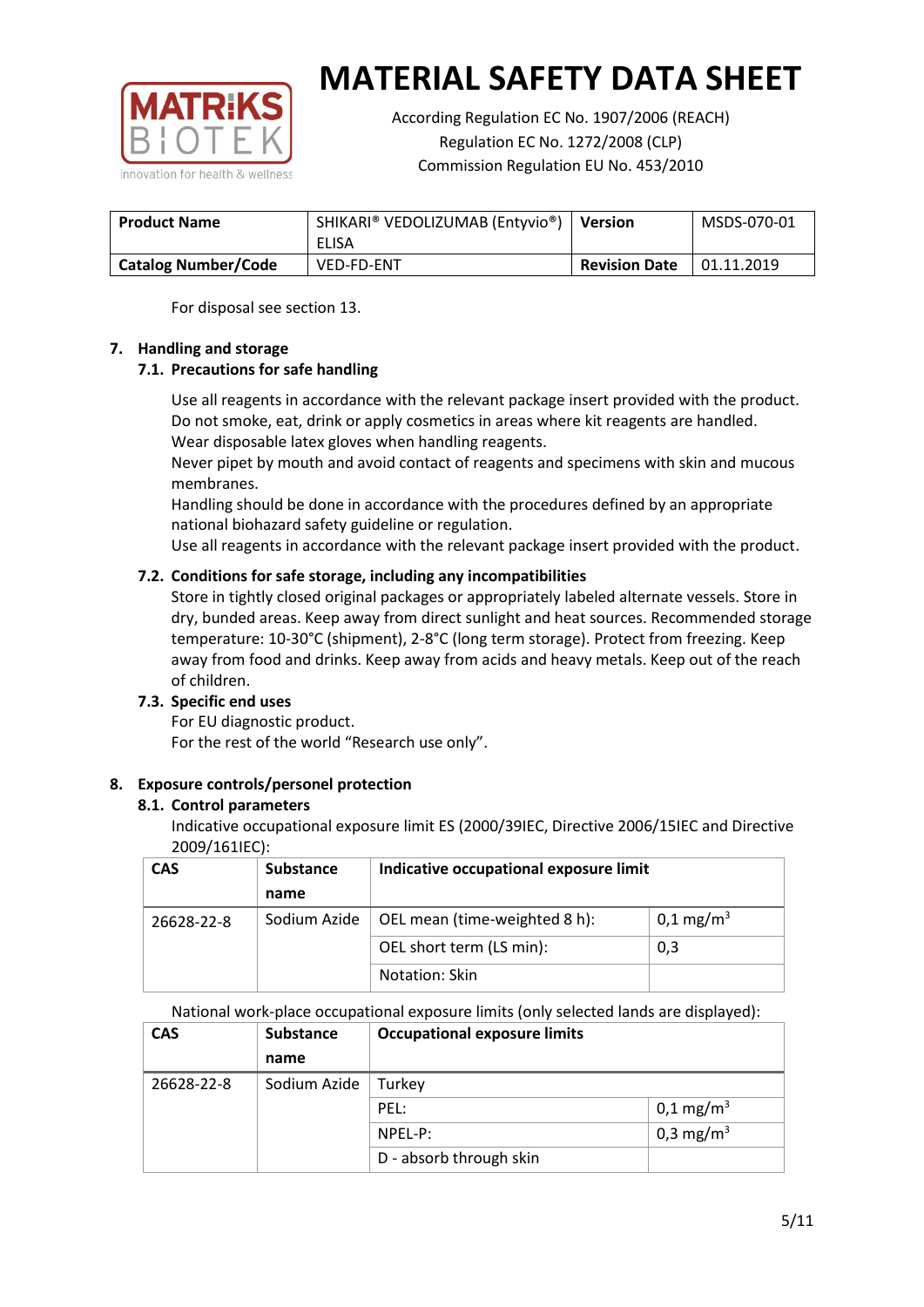

According Regulation EC No. 1907/2006 (REACH) Regulation EC No. 1272/2008 (CLP) Commission Regulation EU No. 453/2010

| <b>Product Name</b>        | SHIKARI® VEDOLIZUMAB (Entyvio®)<br>ELISA | Version              | MSDS-070-01 |
|----------------------------|------------------------------------------|----------------------|-------------|
| <b>Catalog Number/Code</b> | VED-FD-ENT                               | <b>Revision Date</b> | 01.11.2019  |

|  | I - irritating to mucosa (eye, airways) |                       |
|--|-----------------------------------------|-----------------------|
|  | and skin                                |                       |
|  | Government Regulation no.               |                       |
|  | 361/2007 Coll.                          |                       |
|  | Slovakia                                |                       |
|  | NPEL mean:                              | $0,1 \text{ mg/m}^3$  |
|  | NPEL short-term:                        | 0,3 mg/m <sup>3</sup> |
|  | Note K: absorbed through skin           |                       |
|  | Regulation 300/2007 Coll. (SK),         |                       |
|  | Appendix 1                              |                       |
|  | Germany                                 |                       |
|  | AGW - time weighted mean:               | 0,2 mg/m <sup>3</sup> |
|  | Short-term factor:                      | 2(1)                  |
|  | 1RGS-900                                |                       |
|  | United Kingdom                          |                       |
|  | TWA:                                    | $0,1 \text{ mg/m}^3$  |
|  | STEL:                                   | 0,3 mg/m <sup>3</sup> |
|  | France                                  |                       |
|  | TWA:                                    | $0,1 \text{ mg/m}^3$  |
|  | STEL:                                   | 0,3 mg/m <sup>3</sup> |

Other recommended values: not set

| <b>CAS</b> | Substance name   OEL - equivalents |   |
|------------|------------------------------------|---|
|            | $\overline{\phantom{0}}$           | - |
|            |                                    |   |

Indicative biological limits (Turkey, *432/2003* Coll.): not set

| Substance                | Evaluated as             | Limit values             |
|--------------------------|--------------------------|--------------------------|
| $\overline{\phantom{0}}$ | $\overline{\phantom{0}}$ | $\overline{\phantom{0}}$ |

DNEL: not available for the mixture. PNEC: not available for the mixture.

## **8.2. Exposure controls**

General hygiene directives should be considered.

Keep away from food stuffs and beverages. Wash hands before breaks and at the end of the working day

#### **Personal protective equipment:**

| <b>Respiratory protection:</b> | Not required                                                      |
|--------------------------------|-------------------------------------------------------------------|
| Skin protection                | Protective gloves of nitrile or nature latex, satisfying the norm |
|                                | <b>DIN EN 455</b>                                                 |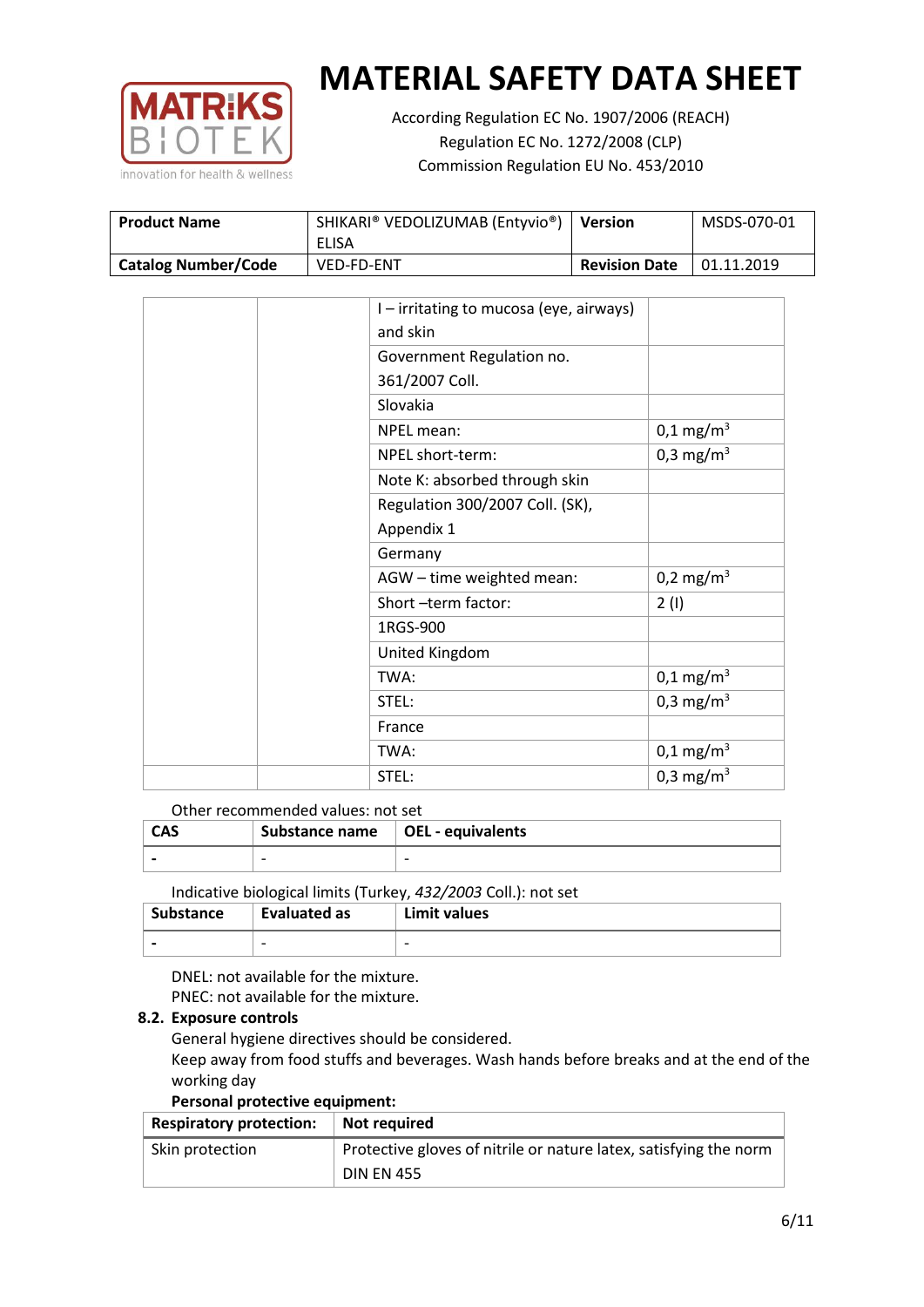

According Regulation EC No. 1907/2006 (REACH) Regulation EC No. 1272/2008 (CLP) Commission Regulation EU No. 453/2010

| <b>Product Name</b>        | SHIKARI® VEDOLIZUMAB (Entyvio®)<br>ELISA | <b>Version</b>       | MSDS-070-01 |
|----------------------------|------------------------------------------|----------------------|-------------|
| <b>Catalog Number/Code</b> | <b>VED-FD-ENT</b>                        | <b>Revision Date</b> | 01.11.2019  |

| Eye/Face protection | Safety glasses with side shields confirming to EN 166 (EN),<br>NIOSH (US) |
|---------------------|---------------------------------------------------------------------------|
| Body protection     | Impenetrable protective clothing                                          |

## **9. Physical and chemical properties**

# **9.1. Information on basic physical and chemical properties**

| <b>COMPONENT</b>       | <b>APPEARANCE</b> | <b>ODOR</b>     | pH             |
|------------------------|-------------------|-----------------|----------------|
| Microtiter plate       | Solid, white      | Odorless        | Not applicable |
| Standards and controls | Liquid, colorless | <b>Odorless</b> | $7,4 \pm 0,05$ |
| Conjugate              | Liquid, red       | <b>Odorless</b> | $7,4 \pm 0,05$ |
| Assay buffer           | Liquid, blue      | <b>Odorless</b> | $7,4 \pm 0,05$ |
| Substrate solution     | Liquid, colorless | Odorless        | $3,6 - 3,8$    |
| Stop solution          | Liquid, colorless | Odorless        | $\leq 1$       |
| Wash buffer            | Liquid, colorless | Odorless        | $7,4 \pm 0,05$ |

| <b>For All Components</b>                    |                                              |  |  |
|----------------------------------------------|----------------------------------------------|--|--|
| Odor threshold                               | No data available                            |  |  |
| Melting point/freezing point                 | No data available                            |  |  |
| Initial boiling point and range              | No data available                            |  |  |
| Flash point                                  | No data available                            |  |  |
| <b>Evaporation rate</b>                      | No data available                            |  |  |
| Flammability (solid, gas)                    | No data available                            |  |  |
| Upper/lower flammability or explosive limits | No data available                            |  |  |
| Vapour pressure                              | No data available                            |  |  |
| Vapour density                               | No data available                            |  |  |
| Relative density                             | No data available                            |  |  |
| Solubility(ies)                              | Fully miscible                               |  |  |
| Partition coefficient: n-octanol water       | No data available                            |  |  |
| Auto-ignition temperature                    | Product is not self-igniting                 |  |  |
| Decomposition temperature                    | No data available                            |  |  |
| Viscosity                                    | No data available                            |  |  |
| <b>Explosive properties</b>                  | Product does not present an explosion hazard |  |  |
| Oxidizing properties                         | No data available                            |  |  |

## **9.2. Other information**

No other information available.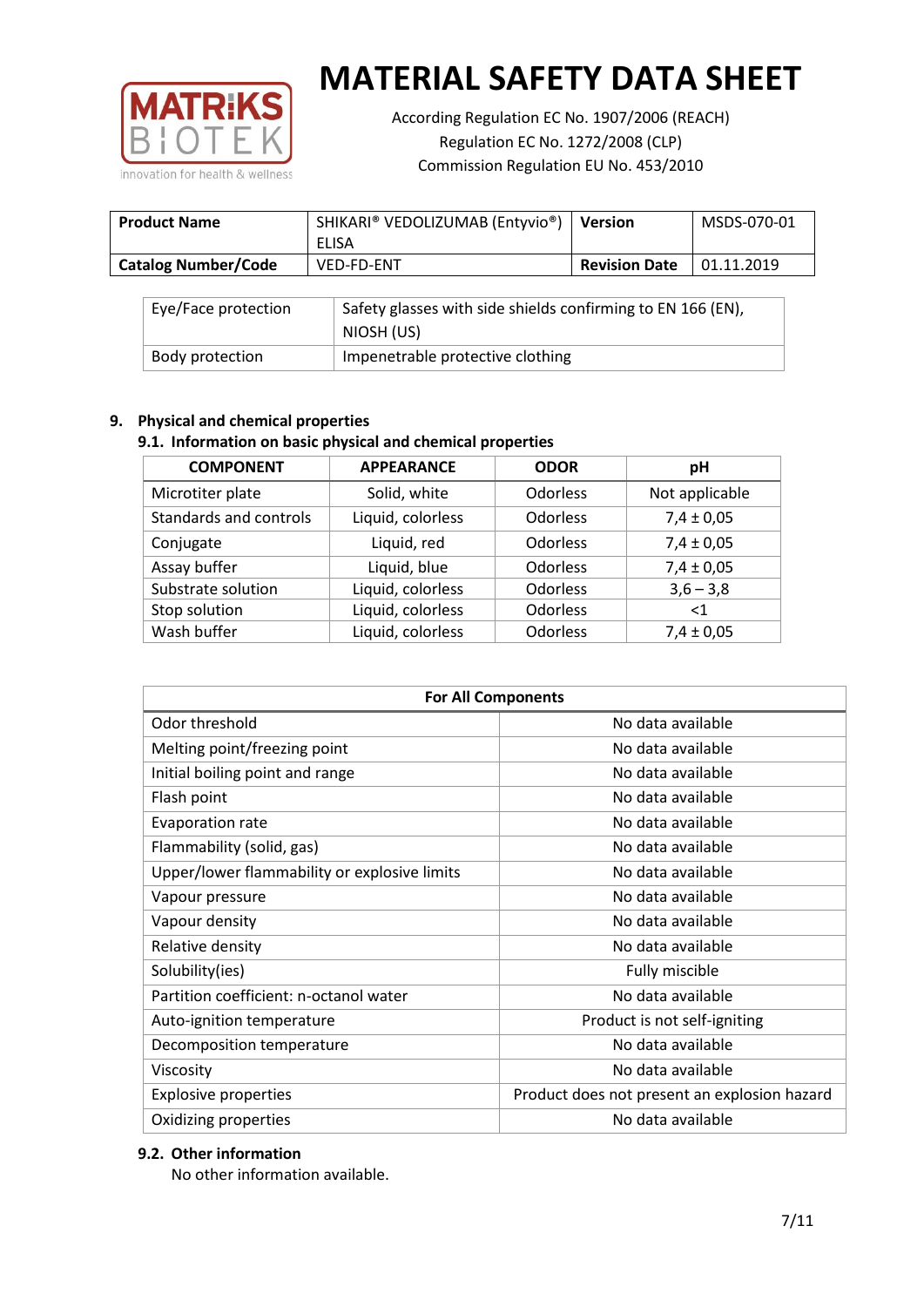

According Regulation EC No. 1907/2006 (REACH) Regulation EC No. 1272/2008 (CLP) Commission Regulation EU No. 453/2010

| <b>Product Name</b>        | SHIKARI® VEDOLIZUMAB (Entyvio®)<br>ELISA | <b>Version</b>       | MSDS-070-01 |
|----------------------------|------------------------------------------|----------------------|-------------|
| <b>Catalog Number/Code</b> | <b>VED-FD-ENT</b>                        | <b>Revision Date</b> | 01.11.2019  |

## **10. Stability and reactivity**

## **10.1. Reactivity**

Not reactive under normal conditions of storage and manipulation. Sodium azide has been reported to form lead or copper azide in laboratory plumbing (heavy metals) which may explode on percussion. Treatment of sodium azide with strong acids gives hydrazoic acid, which is also extremely toxic.

## **10.2. Chemical stability**

Mixture is chemically stable under normal conditions of storage and manipulation. Overheating may cause thermal decomposition.

## **10.3. Possibility of hazardous reactions**

Sodium azide has been reported to form lead or copper azide in laboratory plumbing (heavy metals) which may explode on percussion.

#### **10.4. Conditions to avoid**

Stable under normal conditions. Keep away from direct sunlight and heat sources. Do not mix with strong acids and heavy metals.

#### **10.5. Incompatible materials**

Strong acids, heavy metals, halogenated hydrocarbons.

## **10.6. Hazardous decomposition products**

Material does not decompose at ambient temperatures. Incomplete combustion and thermolysis may produce toxic, irritating and flammable decomposition products (such as carbon monoxide, carbon dioxide, sooth, aldehydes and other products of organic compounds decomposition, sulfur / nitrogen oxides).

#### **11. Toxicological information**

## **11.1. Information on toxicological effects**

## **11.1.1. Acute toxicity**

Based on available data, the classification criteria are not met. Based on composition, the mixture has low acute toxicity and no adverse effects for human health are expected under applicable conditions of exposure sodium azide.

## **11.1.2. Skin corrosion/irritation**

Based on available data, the classification criteria are not met. Prolonged or repeated skin contact may cause mild irritation and dermatitis (skin inflammation). However, these effects do not required classification

## **11.1.3. Serious eye damage/irritation**

Based on available data, the classification criteria are not met. Direct contact with eyes may cause slight and temporary irritation. However, these effects do not required classification

## **11.1.4. Respiratory or skin sensitization**

Based on available data, the classification criteria are not met. Compounds have no sensitization effects.

#### **11.1.5. Germ cell mutagenicity**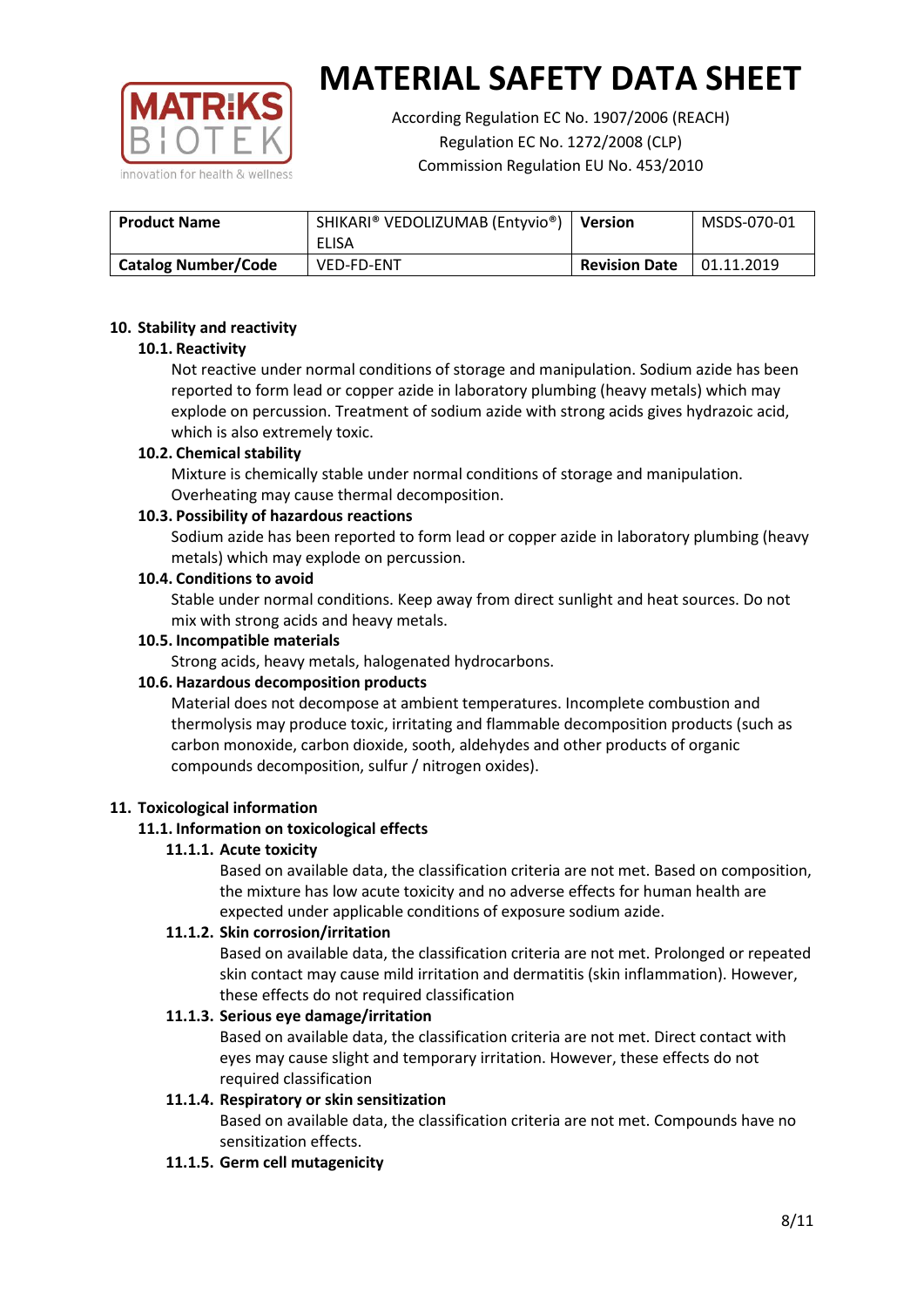

According Regulation EC No. 1907/2006 (REACH) Regulation EC No. 1272/2008 (CLP) Commission Regulation EU No. 453/2010

| <b>Product Name</b>        | SHIKARI® VEDOLIZUMAB (Entyvio®)<br>ELISA | <b>Version</b>       | MSDS-070-01 |
|----------------------------|------------------------------------------|----------------------|-------------|
| <b>Catalog Number/Code</b> | <b>VED-FD-ENT</b>                        | <b>Revision Date</b> | 01.11.2019  |

Based on available data, the classification criteria are not met. Compounds have no potential for mutagenic activity.

## **11.1.6. Carcinogenicity**

Based on available data, the classification criteria are not met. Compounds have no potential for carcinogenic activity.

## **11.1.7. Reproductive toxicity**

Based on available data, the classification criteria are not met. Compounds have no potential for reproductive toxicity.

## **11.1.8. STOT-single exposure**

Based on available data, the classification criteria are not met

## **11.1.9. STOT-repeated exposure**

Based on available data, the classification criteria are not met.

## **11.1.10. Aspiration hazard**

Based on available data, the classification criteria are not met.

## **12. Ecological information**

#### **12.1. Toxicity**

No data available.

- **12.2. Persistence and degradability** No data available.
- **12.3. Bio accumulative potential** No data available.

**12.4. Mobility in soil**

No data available.

## **12.5. Results of PBT and vPvB assessment**

The substances in the mixture do not meet the PBT/vPvB criteria according to REACH, annex XIII (content <0,1% w/w); the substances in the mixture are not included in the Candidate List of SVHC.

#### **12.6. Other adverse effects** No data available.

## **13. Disposal considerations**

## **13.1. Waste treatment methods**

Product: Waste should be disposed of in accordance with federal, state and local environmental control regulations. Must not be composed together with household garbage.

Uncleaned packaging: Waste should be disposed of in accordance with federal, state and local environmental control regulations. Must not be composed together with household garbage.

General notes: Water hazard class 1 (German Regulation) (Self-assessment): Slightly hazardous for water. Do not allow undiluted product or large quantities of it to reach ground water, water course or sewage system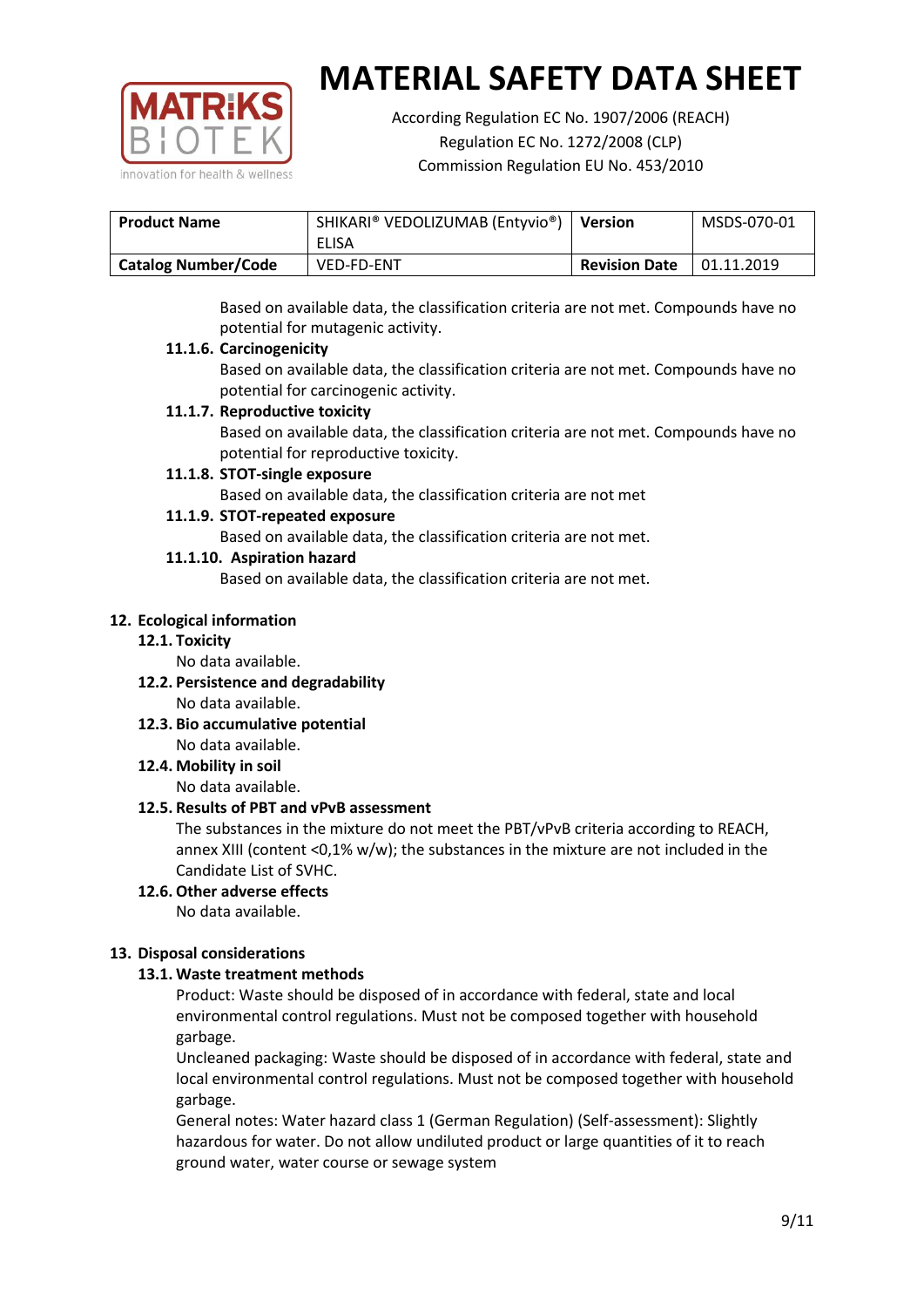

According Regulation EC No. 1907/2006 (REACH) Regulation EC No. 1272/2008 (CLP) Commission Regulation EU No. 453/2010

| <b>Product Name</b>        | SHIKARI® VEDOLIZUMAB (Entyvio®)<br>ELISA | <b>Version</b>       | MSDS-070-01 |
|----------------------------|------------------------------------------|----------------------|-------------|
| <b>Catalog Number/Code</b> | <b>VED-FD-ENT</b>                        | <b>Revision Date</b> | 01.11.2019  |

## **14. Transport information**

The mixture is not classified as dangerous for transport according to ADR/RID/IMDG/ICAO/IATA/ DGR

- **14.1. UN number:** None
- **14.2. Un proper shipping name:** None
- **14.3. Transport hazard class(es):** None
- **14.4. Packing group:** None
- **14.5. Environmental hazards:** None
- **14.6. Special precautions for user:** Not applicable.
- **14.7. Transport in bulk according to Annex II of MARPOL 73/78 and the IBC Code:** Not applicable.

#### **15. Regulatory information**

This Safety Data Sheet is prepared according to;

REGULATION (EC) No 1907/2006 OF THE EUROPEAN PARLIAMENT AND OF THE COUNCIL of 18 December 2006 concerning the Registration, Evaluation, Authorization and Restriction of Chemicals (REACH), establishing a European Chemicals Agency, amending Directive 1999/45/EC and repealing Council Regulation (EEC) No 793/93 and Commission Regulation (EC) No 1488/94 as well as Council Directive 76/769/EEC and Commission Directives 91/155/EEC, 93/67/EEC, 93/105/EC and 2000/21/EC

## **15.1. Safety, health and environmental regulations/legislation specific for the substance or mixture**

No data available.

## **15.2. Chemical safety assessment**

No data available.

#### **16. Other information**

## **16.1. "H code" and "R Phrases" used in this document**

| H301 | Toxic if swallowed |
|------|--------------------|
|------|--------------------|

- H311 Toxic in contact with skin
- H314 Causes severe skin burns and eye damage
- H315 Causes skin irritation
- H317 May cause an allergic skin reaction
- H319 Cause serious eye irritation
- H331 Toxic if inhaled
- H335 May cause respiratory irritation
- H400 Very toxic to aquatic life